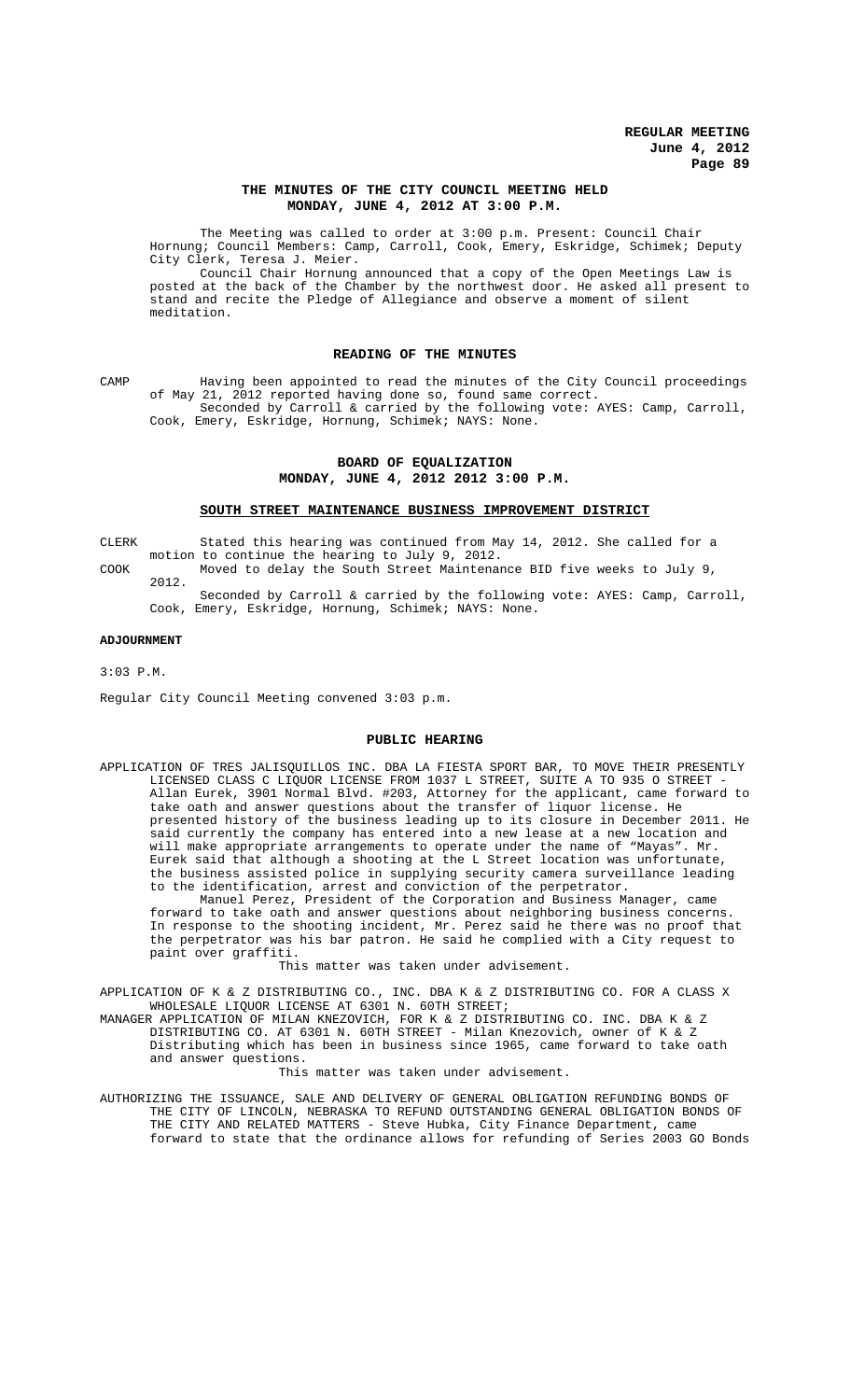> callable in 2013. He said refinancing of bonds will allow the City to take advantage of very favorable interest rates. Mr. Hubka provided an outline of expected figures. Lauren Wismer, Gillmore & Bell, was on hand for questioning.

This matter was taken under advisement.

APPROVING THE SALE OF CITY OWNED SURPLUS PROPERTY DESCRIBED AS THE EAST FOUR FEET OF LOT 14 AND ALL OF LOT 15, SHELDON AND ERNST'S SUBDIVISION, COMMONLY KNOWN AS 2420 VINE STREET, TO RICHARD AND HEIDI TAST FOR A SUM OF \$20,000.00 - David Landis, Director of Urban Development, came forward to state that in 1996 the City obtained control of this lot for \$5,000. Mr. Landis said Mr. & Mrs. Tast were the only respondents and their plan is to build a single-family, handicapped-accessible home on the property. This matter was taken under advisement.

- AMENDING CHAPTER 10.14 OF THE LINCOLN MUNICIPAL CODE, RULES OF THE ROAD, BY AMENDING SECTION 10.14.290 RELATING TO CARELESS AND RECKLESS DRIVING TO ADD LANGUAGE TO HARMONIZE THE SECTION WITH STATE STATUTE LANGUAGE; ADDING A NEW SECTION NUMBERED 10.14.295 TO HARMONIZE THE PENALTY FOR VIOLATION OF SECTION 10.14.290(B), RECKLESS DRIVING, WITH STATE STATUTE; BY AMENDING SECTION 10.14.300 RELATING TO WILLFUL NEGLIGENT, CARELESS, AND RECKLESS DRIVING TO DELETE THE VIOLATIONS OF WILLFUL NEGLIGENT AND WILLFUL CARELESS DRIVING AND TO ADD LANGUAGE TO HARMONIZE THE SECTION AND PENALTY WITH STATE STATUTES - Rod Confer, City Attorney, came forward to state the purpose of the amendments would be to bring the City' reckless driving ordinance into compliance with the state statute. He said definitions and penalties also differed slightly which caused problems with administrative actions taken by the Department of Motor Vehicles. This matter was taken under advisement.
- APPROVING THE FIRST STREET AND HIGHWAY 2 DEVELOPMENT AND CONDITIONAL ZONING AGREEMENT BETWEEN SHARON Y. SCHWARTZ AND MARLYN SCHWARTZ, JEFFREY T. COLSON AND LANETTE COLSON, AND THE CITY OF LINCOLN TO CONDITIONALLY ALLOW THE DEVELOPMENT OF PROPERTY LOCATED AT FIRST STREET AND HIGHWAY 2 (CHENEY) TO BE LIMITED TO MINI-WAREHOUSING SHOULD THE PROPERTY BE RE-ZONED FROM AG AGRICULTURAL DISTRICT AND R-2 RESIDENTIAL DISTRICT TO H-3 HIGHWAY COMMERCIAL DISTRICT;
- CHANGE OF ZONE 12005 APPLICATION OF SHARON SCHWARTZ AND JEFFREY COLSON FOR A CHANGE OF ZONE FROM AG AGRICULTURAL DISTRICT AND R-2 RESIDENTIAL DISTRICT TO H-3 HIGHWAY COMMERCIAL DISTRICT ON PROPERTY GENERALLY LOCATED AT HIGHWAY 2 AND FIRST STREET (CHENEY) - Council Chair Hornung proposed that these items will be placed on indefinite pending. He encouraged anyone from the public to come forward to speak. Council Member Carroll explained further that the pending request came from the attorney representing the developers.

This matter was taken under advisement.

ACCEPTING THE REPORT OF NEW AND PENDING CLAIMS AGAINST THE CITY AND APPROVING DISPOSITION OF CLAIMS SET FORTH FOR THE PERIOD OF MAY 1 - 15, 2012 - Scott Barnhill came forward representing his parents, John & Darlene Barnhill, regarding their denied claim for water damages resulting from development in 1974-1975 east of their property. 1974-1975 east of their property.

John Barnhill, 6951 Benton St., came forward to state that the sewer drain problem may have been stopped but the cost to him has not been resolved. Rod Confer, City Attorney, came forward to explain the reason for denial. He said due to the statute of limitations requiring a person to make a claim within a year of the time that the claim accrues, the City had no other choice but to deny the claim. Mr. Confer said the Barnhills have an alternative to bring their case to court.

Kelly Sneed, 3410 S. 75<sup>th</sup> St., came forward regarding her denied claim. She presented her situation involving a vehicle which sustained damage from a pothole in the roadway.

Mr. Confer came forward to discuss the notification of a defect in the roadway and the reasonable time allowed to repair it.

David Sands, 8110 SW 27<sup>th</sup> St., came forward representing his nephew, Scott Pauley, whose claim for reimbursement for medical expenses was denied. Mr. Sands said the unprovoked assault which occurred in the University Parking Garage could have been prevented if there had been sufficient surveillance cameras on City property.

Mr. Confer came forward to discuss the unfortunate incident that occurred in the early morning hours of November 5. He stated the city was neither aware of any danger in its parking garages nor negligent in response to danger in that area.

This matter was taken under advisement.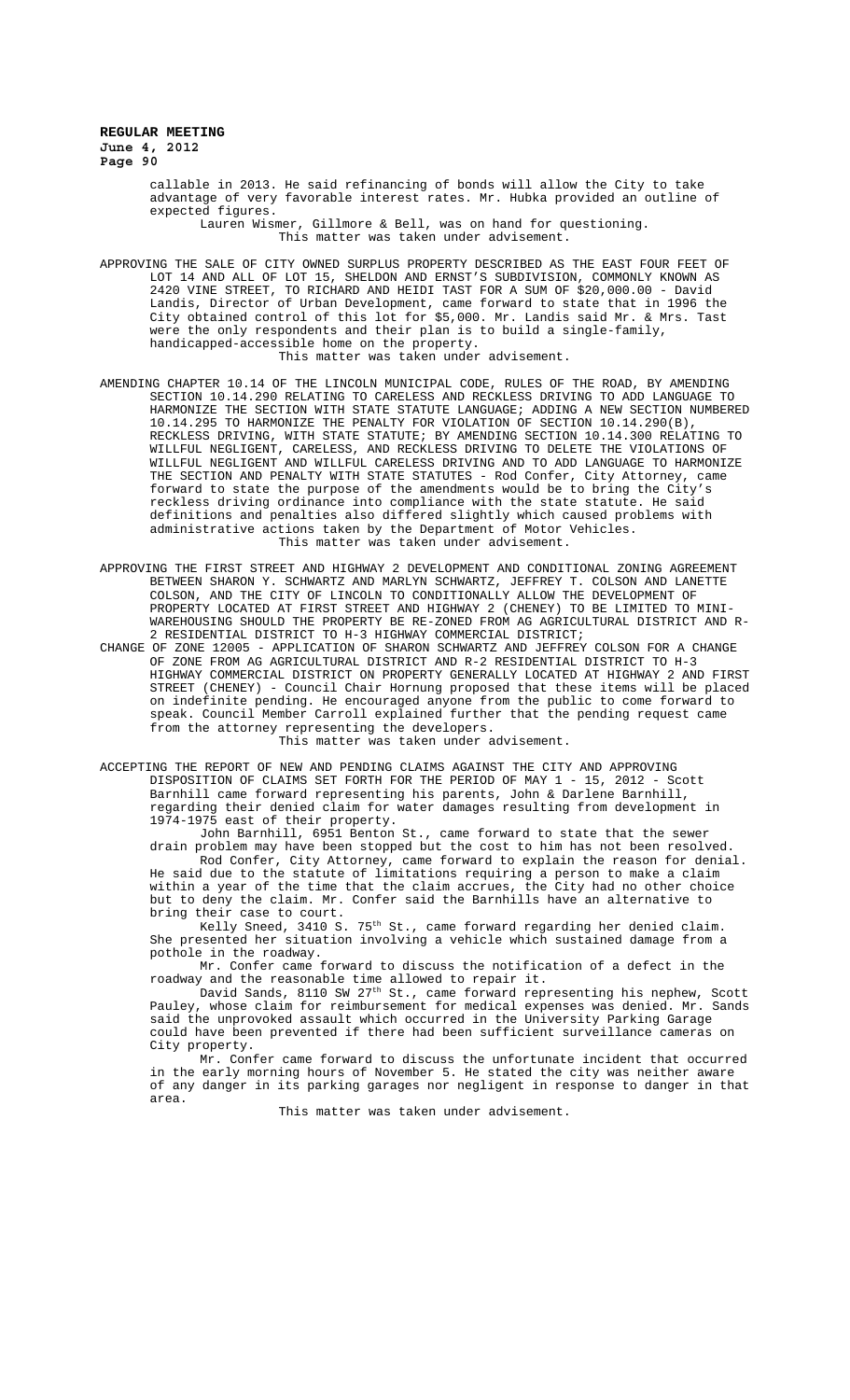APPROVING THE NEBRASKA LOCAL PUBLIC AGENCY INTERLOCAL COOPERATION ACT AGREEMENT BETWEEN THE CITY OF LINCOLN AND LINCOLN PUBLIC SCHOOLS TO PROVIDE A RESPONSIBLE CHARGE PERSON IN SUPPORT OF THE FEDERALLY FUNDED PROJECT "LET'S ALL PEDAL TO PRESCOTT" TO CREATE A SAFE, SECURE AND ATTRACTIVE BICYCLE COURT AT THE MAIN ENTRANCE OF PRESCOTT ELEMENTARY SCHOOL - Clerk stated that Urban Development has requested to continue public hearing with action to June 11. Council Chair Hornung asked for anyone present to speak on this item today as well as on the proposed date of June 11, 2012.

This matter was taken under advisement.

WAIVER NO. 12004 - APPLICATION OF KATIE CLORAN TO REDUCE THE REQUIRED PARKING FOR A PROPOSED RESTAURANT ON PROPERTY GENERALLY LOCATED AT N. COTNER BOULEVARD AND FAIRFAX AVENUE - Maralee Cloran came forward to speak on behalf of her daughter, Katie Cloran, who is restoring an old building with plans to open Grateful Bakery. She said most customers will arrive by foot or bike but there is available side street parking or at a nearby parking lot offered by Bethany<br>Christian Church. Ms. Cloran said the business hours will be 7 to 11 a.m., Cloran said the business hours will be 7 to 11 a.m., Wednesday through Sunday.

This matter was taken under advisement.

APPROVING A PURCHASE AGREEMENT BETWEEN THE CITY OF LINCOLN AND BOUND TREE MEDICAL LLC FOR THE PURCHASE OF CONTROLLED ACCESS PHARMACEUTICAL DISPENSER MACHINES ALONG WITH THE NECESSARY SOFTWARE, SERVICE, TRAINING, SUPPORT, SERVER HOSTING AND DATA STORAGE FOR A 36 MONTH TERM PURSUANT TO BID NO. 12-015 - Bob Walla, Asst. Purchasing Agent, came forward to answer questions. This matter was taken under advisement.

APPROVING AMENDMENTS TO AGREEMENTS FOR THE ANNUAL REQUIREMENTS FOR EQUIPMENT AND ACCESSORY RENTAL, PURSUANT TO BID NO. 09-279, BETWEEN THE CITY OF LINCOLN AND HAMILTON EQUIPMENT, MURPHY TRACTOR, AND NCS EQUIPMENT FOR ADDITIONAL TWO YEAR TERMS - Bob Walla, Asst. Purchasing Agent, came forward to answer questions. This matter was taken under advisement.

APPROVING AN AMENDMENT TO AGREEMENT FOR THE ANNUAL REQUIREMENTS FOR LIQUID INJECTION OF BIOSOLIDS, PURSUANT TO BID NO. 10-056, BETWEEN THE CITY OF LINCOLN AND PARKER AG SERVICES, LLC FOR AN ADDITIONAL TWO YEAR TERM - Bob Walla, Asst. Purchasing Agent, came forward to answer questions. This matter was taken under advisement.

- APPROVING A CONTRACT AGREEMENT BETWEEN THE CITY OF LINCOLN AND TIGHTON TOOLS AND FASTENERS FOR THE ANNUAL SUPPLY OF BUS WASH DETERGENT, PURSUANT TO QUOTE 3891, FOR A TWO YEAR TERM WITH THE OPTION TO RENEW FOR ONE ADDITIONAL TWO YEAR TERM - Bob Walla, Asst. Purchasing Agent, came forward to answer questions. This matter was taken under advisement.
- APPROVING A CONTRACT AGREEMENT BETWEEN THE CITY OF LINCOLN AND CAPITAL TOWING, INC. FOR THE ANNUAL REQUIREMENTS FOR CITY OF LINCOLN TOWING AND STORAGE SERVICES, PURSUANT TO BID NO. 12-006, FOR A FOUR-YEAR TERM WITH AN OPTION TO RENEW FOR ONE ADDITIONAL FOUR-YEAR TERM - Bob Walla, Asst. Purchasing Agent, came forward to answer questions. Mr. Walla explained the amendment which is a rejection of the \$25 wait fee. He clarified total towing fee costs.

Council Chair Hornung inquired about contract awards to lowest bidders. Mr. Walla responded with answers. He said Purchasing Department determines the lowest responsible, responsive bidder. He said companies who do business with the City are kept on file and any department complaints are registered. If there are numerous complaints, a vendor performance meeting is held between the City department, the vendor and Purchasing Dept. to resolve issues. Mr. Walla clarified that the contract is not an automatic extension after four years. It is an option for renewal by both parties and requires Council approval.

Jeff Jackson, Midwest Towing, 400 West P St., came forward to comment on Bid discrepancies. He feels there are exceptions being done for Capital Towing. Sara Schwartztrauber, Co-owner of Capital Towing, came forward and clarified percentages. She also said Line Item 24 asks any submitter to list additional charges and she stated that other submitters have an opportunity to do the same thing. She discussed the notification process and other expenses. Mr. Walla came forward in rebuttal to clarify additional fees.

This matter was taken under advisement.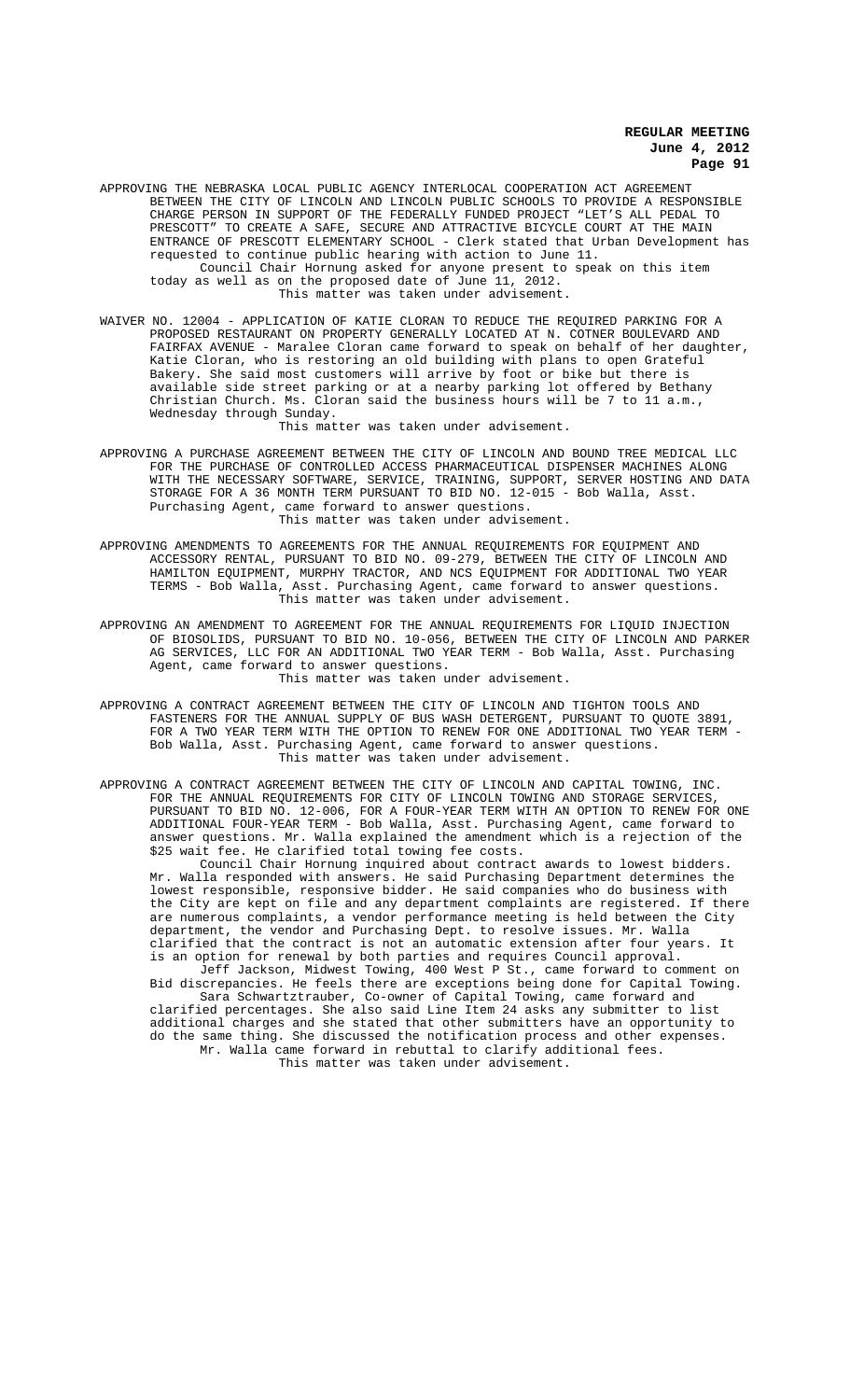# **COUNCIL ACTION**

#### **REPORTS OF CITY OFFICERS**

- REPORT OF SETTLEMENT AGREEMENT UNDER NEB. REV. STAT. §84-713 (NON-TORT CLAIMS) CLERK presented said report which was placed on file in the Office of the City Clerk.
- REPORT OF SETTLEMENT AGREEMENT UNDER NEB. REV. STAT. §84-713 (NON-TORT CLAIMS) CLERK presented said report which was placed on file in the Office of the City Clerk.
- CLERK'S LETTER AND MAYOR'S APPROVAL OF RESOLUTIONS AND ORDINANCES PASSED BY THE CITY COUNCIL ON MAY 14, 2012 - CLERK presented said report which was placed on file in the Office of the City Clerk. **(27-1)**
- CLERK'S LETTER AND MAYOR'S APPROVAL OF RESOLUTIONS AND ORDINANCES PASSED BY THE CITY COUNCIL ON MAY 21, 2012 - CLERK presented said report which was placed on file in the Office of the City Clerk. **(27-1)**
- LINCOLN WATER & WASTEWATER SYSTEM RECAPITULATION OF DAILY CASH RECEIPTS FOR THE MONTH OF APRIL, 2012 - CLERK presented said report which was placed on file in the Office of the City Clerk. **(8-71)**
- FINANCIAL STATEMENTS FROM LINCOLN ELECTRIC SYSTEM FOR DECEMBER 31, 2011 AND 2010 CLERK presented said report which was placed on file in the Office of the City Clerk. **(40)**

#### **PETITIONS & COMMUNICATIONS**

SETTING THE HEARING DATE OF MONDAY, JUNE 18, 2012 AT 3:00 P.M. FOR THE APPLICATION OF BURRITO BUILDERS LINCOLN #101, LLC DBA PANCHERO'S MEXICAN GRILL FOR A CLASS A LIQUOR LICENSE LOCATED AT 2910 PINE LAKE ROAD, SUITE N - CLERK read the

following resolution, introduced by Carl Eskridge, who moved its adoption:<br>A-86831 BE IT RESOLVED by the City Council, of the City of Lincoln, that a BE IT RESOLVED by the City Council, of the City of Lincoln, that a hearing date is hereby set for Monday, June 18, 2012, at 3:00 p.m. or as soon thereafter as possible in the City Council Chambers, County-City Building, 555 S. 10th St., Lincoln, NE for the application of Burrito Builders Lincoln #101, LLC dba Panchero's Mexican Grill for a Class A liquor license located at 2910 Pine Lake Road, Suite N.

If the Police Dept. is unable to complete the investigation by said time, a new hearing date will be set.

Introduced by Carl Eskridge Seconded by Carroll & carried by the following vote: AYES: Camp, Carroll, Cook, Emery, Eskridge, Hornung, Schimek; NAYS: None.

PLACED ON FILE IN THE OFFICE OF THE CITY CLERK:

Administrative Amendment No. 12027 to Special Permit No. 2022C, Pine Lake Heights South 4th Addition, approved by the Planning Director on May 25, 2012 requested by Jim Hutchinson to increase the square footage on Lot 6, Block 2, from 3,500 square feet to 4,300 square feet on property generally located at S. 27th Street and Grainger Parkway.

REFERRALS TO THE PLANNING DEPARTMENT:<br>Change of Zone No. 12008 - Requested by the Director of Planning, amending Title Change of Zone No. 12008 - Requested by the Director of Planning, amending Title 27 of the Lincoln Municipal Code ("Zoning Code") to reformat and streamline the Zoning Code to reduce the list of over 270 different land uses down to 14 Use Groups, eliminating the possibility that a use type is not listed by making the use groups all-encompassing, thereby increasing the emphasis on treating like uses in a similar manner; by adding a new Chapter 27.02 to provide definitions and repealing Chapter 27.03 as hitherto existing; by adding a new Chapter 27.06 titled "Use Groups" to classify and combine the main use of a building and/or premises into 14 Use Groups based upon functional and physical use type characteristics, to designate specific use types within each Use Group as permitted, permitted conditional, and permitted special uses within each zoning district; by adding a new Chapter 27.62 titled "Conditional Uses"; by adding a new Chapter 27.64 titled "Use Permits"; by adding a new Section 27.70.060 to regulate temporary buildings and temporary fences; by adding a new Chapter 27.72 titled "Height and Lot Requirements", and repealing Chapter 27.71 in its entirety; and by making other multiple amendments to Chapters 27.05 (Districts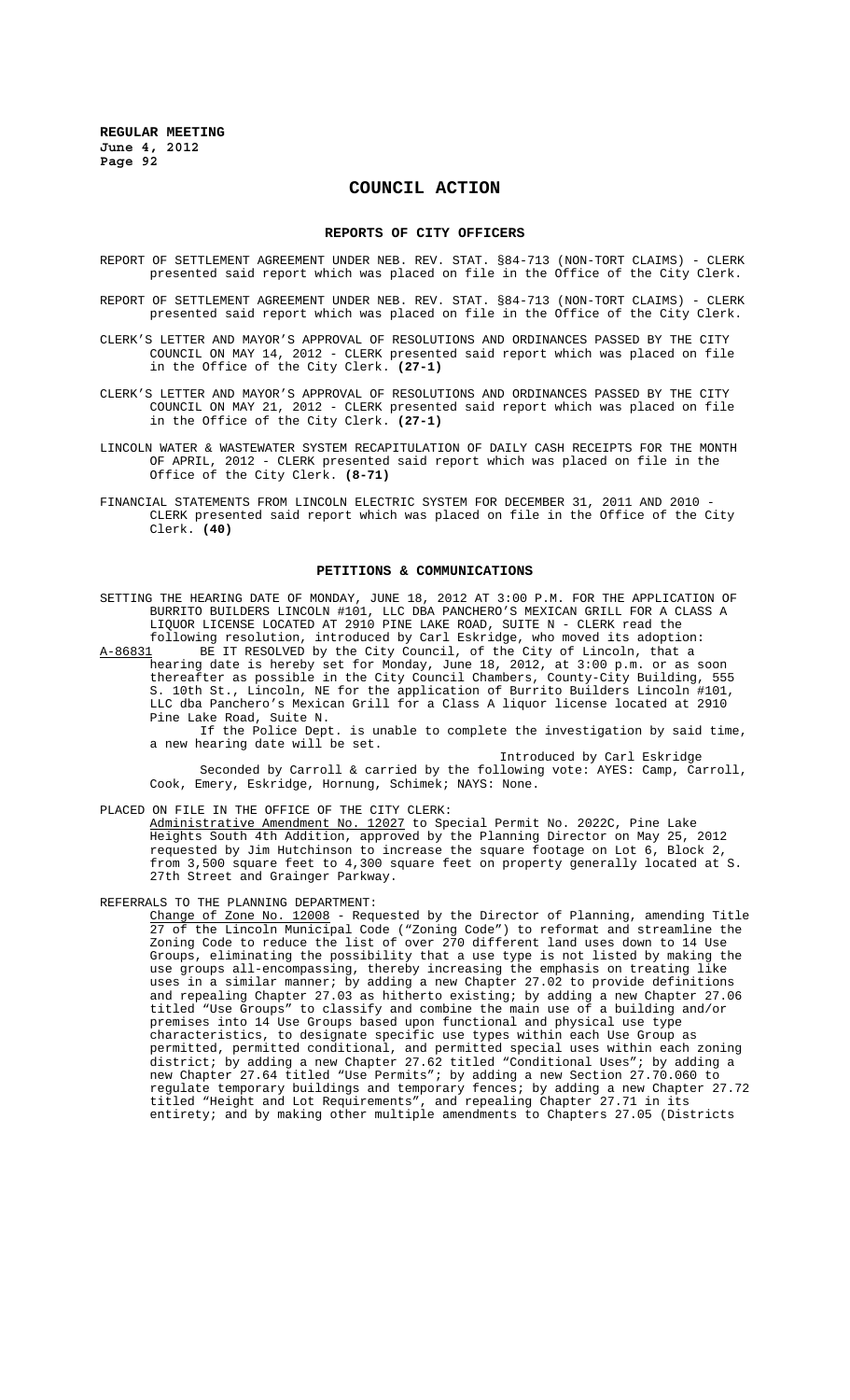and Boundaries), 27.07 (AG District), 27.09 (AGR District), 27.11 (R-1 District), 27.13 (R-2 District), 27.15 (R-3 District), 27.17 (R-4 District), 27.19 (R-5 District), 27.21 (R-6 District), 27.23 (R-7 District), 27.24 (R-8 District), 27.25 (O-1 District), 27.26 (O-2 District), 27.27 (O-3 District), 27.28 (R-T District), 27.29 (B-1 District), 27.31 (B-2 District), 27.33 (B-3 District), 27.35 (B-4 District), 27.37 (B-5 District), 27.39 (H-1 District), 27.41 (H-2 District), 27.43 (H-3 District), 27.45 (H-4 District), 27.47 (I-1 District), 27.49 (I-2 District), 27.51 (I-3 District), 27.63 (Special Permits), 27.64 (Use Permits), 27.67 (Parking), and 27.69 (Signs), to implement the Use Groups; and repealing the amended sections within the above-referenced chapters of the Lincoln Municipal Code as hitherto existing.<br>Change of Zone No. 12009 - Requested by Civil Design 12009 - Requested by Civil Design Group, Inc. amending Title 27 of the Lincoln Municipal Code relating to the Zoning Code by amending Sections 27.60.060 and 27.65.060 to grant the Planning Director authority to approve amendments to a planned unit development or community unit plan to allow a height increase not to exceed ten feet over the maximum height limit for a multi-family dwelling; by further amending Section 27.65.060 to grant the Planning Director authority to approve amendments to a community unit plan to allow a percentage of stacked parking stalls on a driveway behind a garage attached to a multi-family dwelling to be used toward satisfaction of required parking; by amending Section 27.65.090 to delete the requirement that the use of such stacked parking stalls in satisfaction of required parking be approved by the Planning Commission; and repealing Sections 27.60.060, 27.65.060 and 27.65.090 of the Lincoln Municipal Code as hitherto existing. Change of Zone No. 12012 - Requested by Lana Perez from R-4 Residential District to I-1 Industrial District on property generally located at SW 1st Street and West J Street.<br>Change of Zone No. 12013 - Requested by Olsson Associates from H-2 Highway Business District to R-2 Residential District on property generally located at N. 52nd Street and O Street. Change of Zone No. 12014 - Requested by Eiger Corp. from B-5 Planned Regional Business District to H-4 General Commercial District on property generally located at S. 84th Street and Amber Hill Road. Special Permit No. 435F - Requested by Gateway Senior Living to expand the boundaries of the special permit for construction of additional units and a waiver to increase the height on property generally located at N. 52nd Street

and O Street. Special Permit No. 12019 - Requested by Archi + Etc., LLC to preserve a landmark by permitting the utilization of the property for office and educational uses with waiver of rear yard setback and parking requirements on property generally located at 700 North 16th Street.

Special Permit No. 12021 - Requested by R.L. Tiemann Construction, Inc. for expansion of a nonconforming use into the side yard setback on property generally located at S. 13th Street and Saratoga Avenue (2300 S. 13th Street).

## **MISCELLANEOUS REFERRALS - NONE**

#### **LIQUOR RESOLUTIONS**

APPLICATION OF TRES JALISQUILLOS INC. DBA LA FIESTA SPORT BAR, TO MOVE THEIR PRESENTLY LICENSED CLASS C LIQUOR LICENSE FROM 1037 L STREET, SUITE A TO 935 O STREET - PRIOR to reading:<br>ESKRIDGE Moved to De

ESKRIDGE Moved to Delay Action one week to June 11, 2012. Seconded by Carroll.<br>COOK Moved a friendly amendment to include Public Hearing Eskridge accept Moved a friendly amendment to include Public Hearing. Eskridge accepted. Motion carried by the following vote: AYES: Camp, Carroll, Cook, Emery, Eskridge, Hornung, Schimek; NAYS: None.

APPLICATION OF K & Z DISTRIBUTING CO., INC. DBA K & Z DISTRIBUTING CO. FOR A CLASS X WHOLESALE LIQUOR LICENSE AT 6301 N. 60TH STREET - CLERK read the following

resolution, introduced by Jon Camp, who moved its adoption for approval:<br>A-86832 BE IT RESOLVED by the City Council of the City of Lincoln, Nebrasl BE IT RESOLVED by the City Council of the City of Lincoln, Nebraska: That after hearing duly had as required by law, consideration of the facts of this application, the Nebraska Liquor Control Act, and the pertinent City ordinances, the City Council recommends that the application of K & Z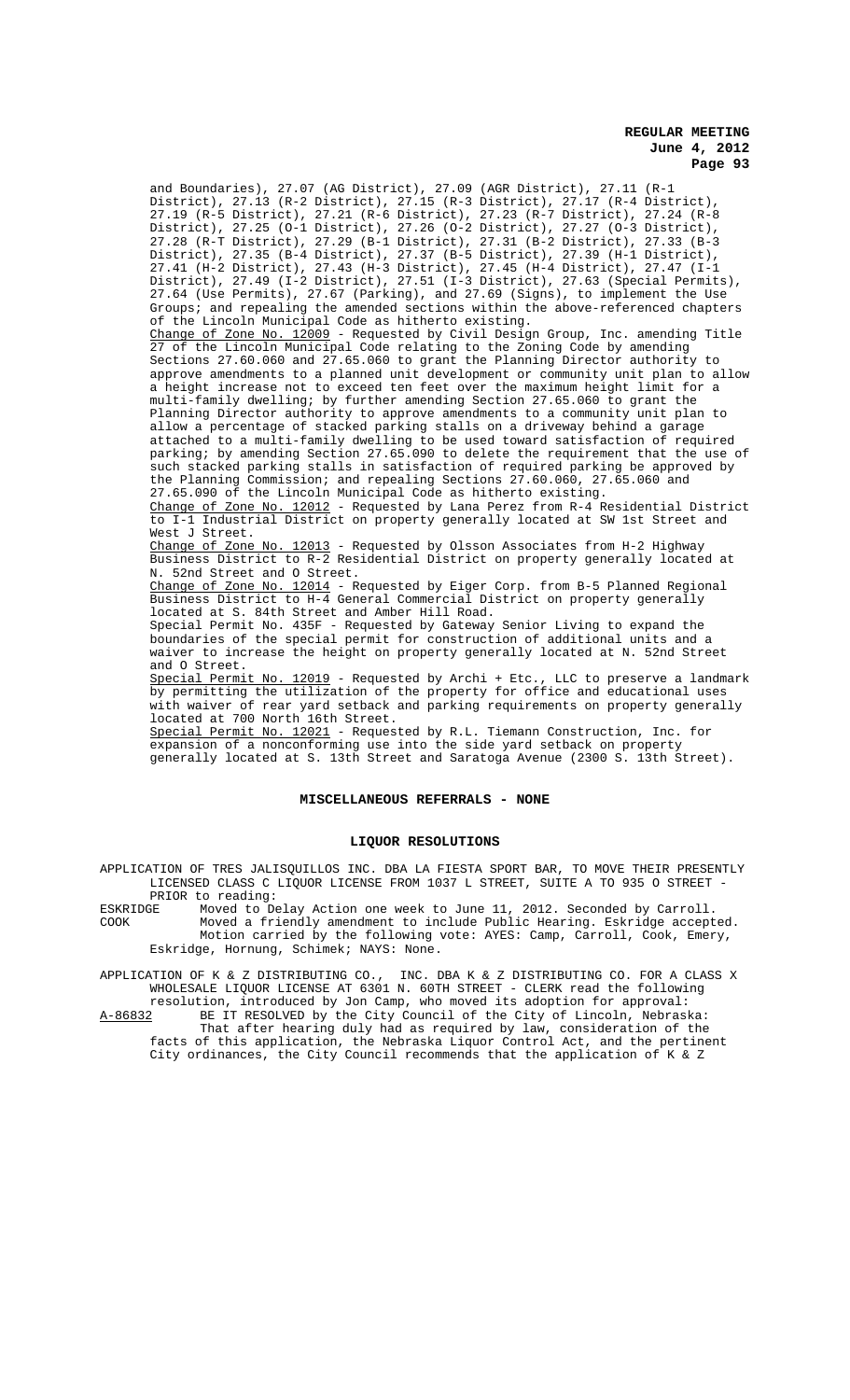Distributing Co., Inc. dba K & Z Distributing Co. for a Class "X" liquor license at 6301 North 60th Street, Lincoln, Nebraska, for the license period ending April 30, 2013, be approved with the condition that: the premises must comply in every respect with all city and state regulations. The City Clerk is directed to transmit a copy of this resolution to the

Nebraska Liquor Control Commission.

Introduced by Jon Camp

Seconded by Carroll & carried by the following vote: AYES: Camp, Carroll, Cook, Emery, Eskridge, Hornung, Schimek; NAYS: None.

MANAGER APPLICATION OF MILAN KNEZOVICH, FOR K & Z DISTRIBUTING CO. INC. DBA K & Z DISTRIBUTING CO. AT 6301 N. 60TH STREET - CLERK read the following resolution, introduced by Jon Camp, who moved its adoption for approval:

A-86833 MHEREAS, K & Z Distributing Co., Inc. dba K & Z Distributing Co. located at 6301 North 60th Street, Lincoln, Nebraska has been approved for a Retail Class "X" liquor license, and now requests that Milan Knezovich be named manager;

WHEREAS, Milan Knezovich appears to be a fit and proper person to manage said business.

NOW, THEREFORE, BE IT RESOLVED by the City Council of the City of Lincoln, Nebraska:

That after hearing duly had as required by law, consideration of the facts of this application, the Nebraska Liquor Control Act, and the pertinent City ordinances, the City Council recommends that Milan Knezovich be approved as manager of this business for said licensee. The City Clerk is directed to transmit a copy of this resolution to the Nebraska Liquor Control Commission. Introduced by Jon Camp

Seconded by Carroll & carried by the following vote: AYES: Camp, Carroll, Cook, Emery, Eskridge, Hornung, Schimek; NAYS: None.

## ORDINANCES - 2<sup>ND</sup> READING & RELATED RESOLUTIONS (as required)

- AUTHORIZING THE ISSUANCE, SALE AND DELIVERY OF GENERAL OBLIGATION REFUNDING BONDS OF THE CITY OF LINCOLN, NEBRASKA TO REFUND OUTSTANDING GENERAL OBLIGATION BONDS OF THE CITY AND RELATED MATTERS - CLERK read an ordinance, introduced by Eugene Carroll, authorizing the issuance of not to exceed \$8,800,000 principal amount of general obligation refunding bonds, series 2012; prescribing the form of the bonds; fixing in part and providing for the fixing in part of the terms of the bonds; providing for the levy and collection of an annual tax to pay the principal of and interest on such bonds; authorizing certain other documents and actions in connection therewith; and related matters, the second time.
- APPROVING THE SALE OF CITY OWNED SURPLUS PROPERTY DESCRIBED AS THE EAST FOUR FEET OF LOT 14 AND ALL OF LOT 15, SHELDON AND ERNST'S SUBDIVISION, COMMONLY KNOWN AS 2420 VINE STREET, TO RICHARD AND HEIDI TAST FOR A SUM OF \$20,000.00 - CLERK read an ordinance, introduced by Eugene Carroll, authorizing the sale of a surplus property at 2420 Vine Street legally described as the east four feet of Lot 14 and all of Lot 15, Sheldon and Ernst's Subdivision, Lincoln, Lancaster County, Nebraska, the second time.
- AMENDING CHAPTER 10.14 OF THE LINCOLN MUNICIPAL CODE, RULES OF THE ROAD, BY AMENDING SECTION 10.14.290 RELATING TO CARELESS AND RECKLESS DRIVING TO ADD LANGUAGE TO HARMONIZE THE SECTION WITH STATE STATUTE LANGUAGE; ADDING A NEW SECTION NUMBERED 10.14.295 TO HARMONIZE THE PENALTY FOR VIOLATION OF SECTION 10.14.290(B), RECKLESS DRIVING, WITH STATE STATUTE; BY AMENDING SECTION 10.14.300 RELATING TO WILLFUL NEGLIGENT, CARELESS, AND RECKLESS DRIVING TO DELETE THE VIOLATIONS OF WILLFUL NEGLIGENT AND WILLFUL CARELESS DRIVING AND TO ADD LANGUAGE TO HARMONIZE THE SECTION AND PENALTY WITH STATE STATUTES - CLERK read an ordinance, introduced by Eugene Carroll, amending Lincoln Municipal Code Chapter 10.14, Rules of the Road, by amending Section 10.14.290 relating to careless and reckless driving to add language to harmonize the section with state statute language; adding a new section numbered 10.14.295 to harmonize the penalty for violation of Section 10.14.290(b), reckless driving, with state statute; by amending Section 10.14.300 relating to willful negligent, careless, and reckless driving to delete the violations of willful negligent and willful careless driving and to add language to harmonize the section and penalty with state statutes; and repealing Sections 10.14.290 and 10.14.300 of the Lincoln Municipal Code as hitherto existing, the second time.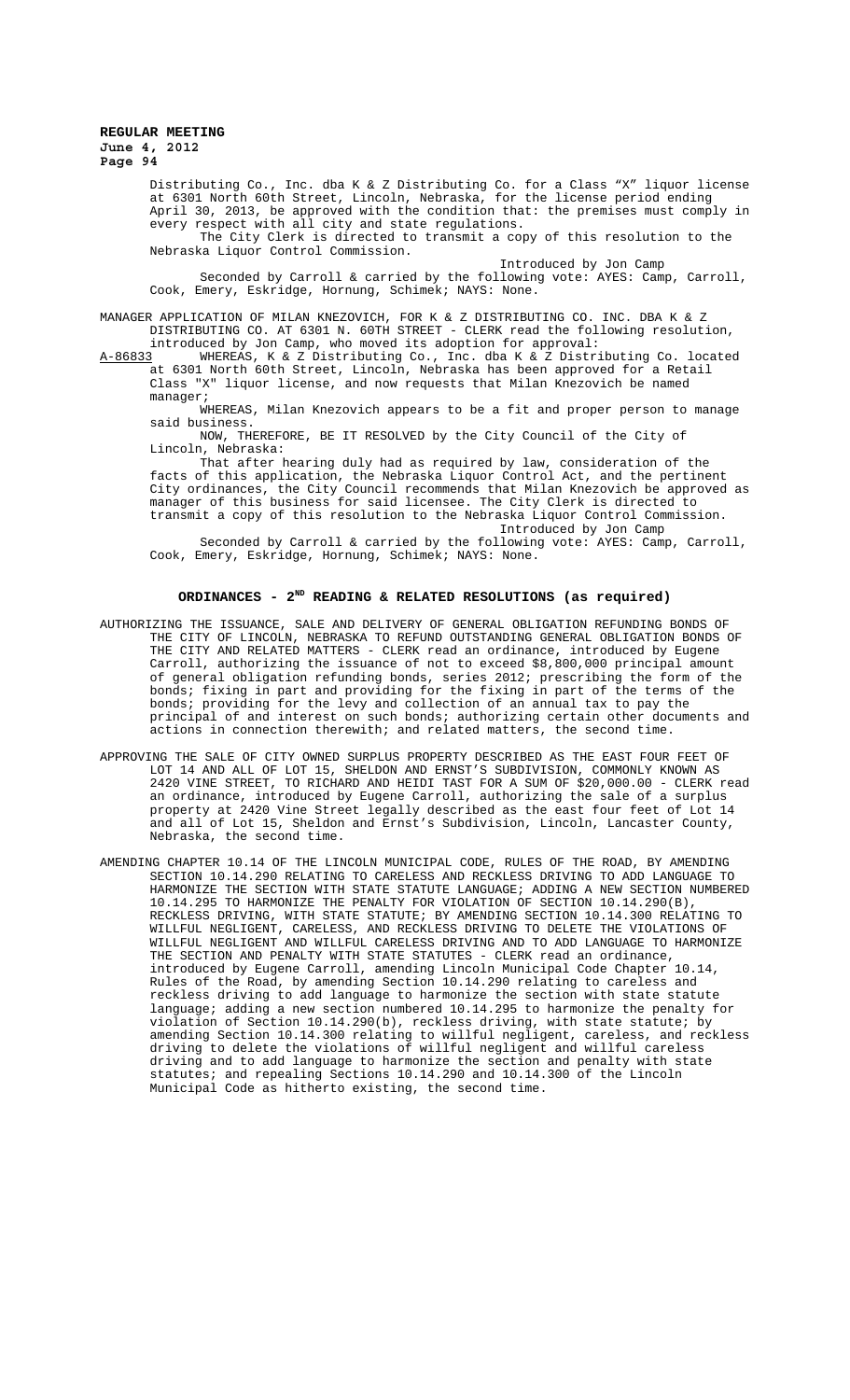- APPROVING THE FIRST STREET AND HIGHWAY 2 DEVELOPMENT AND CONDITIONAL ZONING AGREEMENT BETWEEN SHARON Y. SCHWARTZ AND MARLYN SCHWARTZ, JEFFREY T. COLSON AND LANETTE COLSON, AND THE CITY OF LINCOLN TO CONDITIONALLY ALLOW THE DEVELOPMENT OF PROPERTY LOCATED AT FIRST STREET AND HIGHWAY 2 (CHENEY) TO BE LIMITED TO MINI-WAREHOUSING SHOULD THE PROPERTY BE RE-ZONED FROM AG AGRICULTURAL DISTRICT AND R-2 RESIDENTIAL DISTRICT TO H-3 HIGHWAY COMMERCIAL DISTRICT. (RELATED ITEMS: 12R-95, 12-48) (ACTION DATE: 6/4/12) (5/21/12 - P.H. con't to 6/4/12) - PRIOR to reading:<br>CARROLL Mo
- Moved to Place Bill No. 12R-95 on Pending, No Date Certain. Seconded by Cook & carried by the following vote: AYES: Camp, Carroll, Cook, Emery, Eskridge, Hornung, Schimek; NAYS: None.
- CHANGE OF ZONE 12005 APPLICATION OF SHARON SCHWARTZ AND JEFFREY COLSON FOR A CHANGE OF ZONE FROM AG AGRICULTURAL DISTRICT AND R-2 RESIDENTIAL DISTRICT TO H-3 HIGHWAY COMMERCIAL DISTRICT ON PROPERTY GENERALLY LOCATED AT HIGHWAY 2 AND FIRST STREET (CHENEY)(RELATED ITEMS: 12R-95, 12-48)(ACTION DATE: 6/4/12) (5/21/12 - P.H.  $\text{con}'\text{t}$  to  $6/4/12$ ) - PRIOR to reading:<br>CARROLL Moved to Place Bill No. 12-48 on Pe
- Moved to Place Bill No. 12-48 on Pending, No Date Certain. Seconded by Cook & carried by the following vote: AYES: Camp, Carroll, Cook, Emery, Eskridge, Hornung, Schimek; NAYS: None.
- CLERK Read an ordinance, introduced by Jon Camp, amending the Lincoln Zoning District Maps adopted by reference and made a part of Title 27 of the Lincoln Municipal Code, pursuant to Section 27.05.020 of the Lincoln Municipal Code, by changing the boundaries of the districts established and shown thereon, the second time.

### **PUBLIC HEARING - RESOLUTIONS**

- ACCEPTING THE REPORT OF NEW AND PENDING CLAIMS AGAINST THE CITY AND APPROVING DISPOSITION OF CLAIMS SET FORTH FOR THE PERIOD OF MAY 1 - 15, 2012 - PRIOR to reading:<br>SCHIMEK M
- Moved to amend Bill No. 12R-102 to delay action on the Scott D. Pauley claim.

Seconded by Hornung & **LOST** by the following vote: AYES: Hornung, Schimek; NAYS: Camp, Carroll, Cook, Emery, Eskridge.

CLERK Read the following resolution, introduced by Eugene Carroll, who moved its adoption:<br>A-86834 BE IT I

A-86834 BE IT RESOLVED by the City Council of the City of Lincoln, Nebraska: That the claims listed in the attached report, marked as Exhibit "A", dated May 16, 2012, of various new and pending tort claims filed against the City of Lincoln with the Office of the City Attorney or the Office of the City Clerk, as well as claims which have been disposed of, are hereby received as required by Neb. Rev. Stat. § 13-905 (Reissue 1997). The dispositions of claims by the Office of the City Attorney, as shown by the attached report, are hereby approved:

| DENIED                  |             | ALLOWED                                                                           |
|-------------------------|-------------|-----------------------------------------------------------------------------------|
| John & Darlene Barnhill | \$30,800.00 | \$500.00<br>Glen Soukup                                                           |
| Gaye Richardson         | 10,000.00   | United States Postal Service 157.00                                               |
| Rey Cruz                | 1,164.93    |                                                                                   |
| Kelly Sneed             | 418.93      | WITHDRAWN                                                                         |
| Kara Strong             | 382.76      | \$1,000,000.00<br>Gordon Kyhn                                                     |
| Douglas S. Minnick      | 144.00      |                                                                                   |
| Shirley Knutson         | 75.00       |                                                                                   |
| Paul Enders             | 749.00      |                                                                                   |
| Lighthouse              | 107.00      |                                                                                   |
| Dennis Webster          | 22.45       |                                                                                   |
| Hank Bruner             | 162.69      |                                                                                   |
| Scott D. Pauley         | 6,814.00    |                                                                                   |
| Charles Hoster Jr.      | 81.50       |                                                                                   |
| Cristy Johns            | 900.00      |                                                                                   |
|                         |             | mba African La consecuta transfera dina masi na mait sa anta constanza atalmana n |

The City Attorney is hereby directed to mail to the various claimants listed herein a copy of this resolution which shows the final disposition of their claim.

Introduced by Eugene Carroll Seconded by Eskridge & carried by the following vote: AYES: Camp, Carroll, Cook, Eskridge, Hornung, Schimek; NAYS: None; ABSTAIN: Emery.

APPROVING THE NEBRASKA LOCAL PUBLIC AGENCY INTERLOCAL COOPERATION ACT AGREEMENT BETWEEN THE CITY OF LINCOLN AND LINCOLN PUBLIC SCHOOLS TO PROVIDE A RESPONSIBLE CHARGE PERSON IN SUPPORT OF THE FEDERALLY FUNDED PROJECT "LET'S ALL PEDAL TO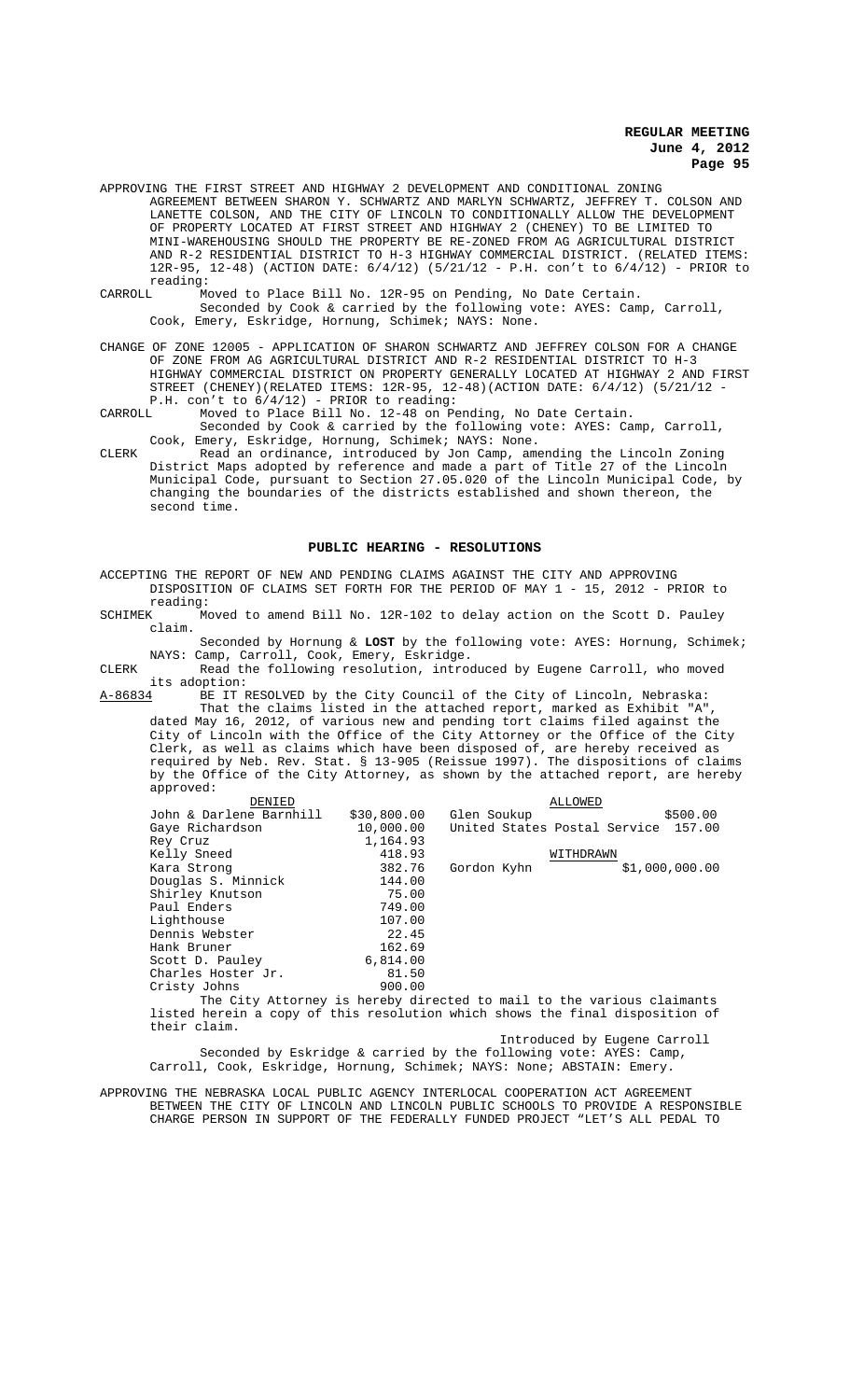# **REGULAR MEETING June 4, 2012**

**Page 96**

PRESCOTT" TO CREATE A SAFE, SECURE AND ATTRACTIVE BICYCLE COURT AT THE MAIN ENTRANCE OF PRESCOTT ELEMENTARY SCHOOL - CLERK read the following resolution, introduced by Eugene Carroll, who moved its adoption:

CARROLL Moved to have Public Hearing with Action on Bill No. 12R-103 in one week to June 11, 2012.

Seconded by Eskridge & carried by the following vote: AYES: Camp, Carroll, Cook, Eskridge, Hornung, Schimek; NAYS: None; ABSENT: Emery.

WAIVER NO. 12004 - APPLICATION OF KATIE CLORAN TO REDUCE THE REQUIRED PARKING FOR A PROPOSED RESTAURANT ON PROPERTY GENERALLY LOCATED AT N. COTNER BOULEVARD AND FAIRFAX AVENUE - CLERK read the following resolution, introduced by Eugene

Carroll, who moved its adoption:<br>A-86835 WHEREAS, Katie Cloran, pur WHEREAS, Katie Cloran, pursuant to Lincoln Municipal Code § 27.67.030(f) has requested special review and approval allowing a waiver of the required parking for a change of use from a hair salon to a restaurant in a 1,750 square foot building generally located at North Cotner Boulevard and Fairfax Avenue and legally described as:

The North Half of Lot 1, Block 57, Bethany Heights, Lincoln,

Lancaster County, Nebraska;

WHEREAS, the City Council finds that:

a. The existing use (hair salon) is located in the B-1 district and is required to have 5 to 6 parking stalls based upon the ratio of one off-street parking stall per 300 sq. ft. of floor area. Current parking for the hair salon does not meet this minimum requirement and is considered non-standard. The proposed change in use to a restaurant is required to have 15 to 18 parking stalls based upon the ratio of one off-street parking stall per 100 square feet of floor area.

..<br>Due to the location of the building there is no available land for the expansion of parking without demolishing existing buildings.

c. Installing a parking lot along North Cotner Boulevard in this block would disrupt the character of the area.

d. The waiver of the required parking at this location will not adversely affect the surrounding uses.

NOW, THEREFORE, BE IT RESOLVED by the City Council of the City of Lincoln, Nebraska:

In consideration of the findings made above, the requirement to provide additional parking stalls for a change of use from a hair salon to a restaurant on property legally described above is hereby waived pursuant to § 27.67.030(f) of the Lincoln Municipal Code under the following conditions:

1. The terms, conditions, and requirements of this resolution shall run with the land and be binding on the Permittee, its successors and assigns. 2. The City Clerk shall file a copy of the resolution approving the waiver with the Register of Deeds, filing fees therefor to be paid in advance by the Owner.

Introduced by Eugene Carroll

Seconded by Emery & carried by the following vote: AYES: Camp, Carroll, Cook, Emery, Eskridge, Hornung, Schimek; NAYS: None.

APPROVING A PURCHASE AGREEMENT BETWEEN THE CITY OF LINCOLN AND BOUND TREE MEDICAL LLC FOR THE PURCHASE OF CONTROLLED ACCESS PHARMACEUTICAL DISPENSER MACHINES ALONG WITH THE NECESSARY SOFTWARE, SERVICE, TRAINING, SUPPORT, SERVER HOSTING AND DATA STORAGE FOR A 36 MONTH TERM PURSUANT TO BID NO. 12-015 - CLERK read the following resolution, introduced by Eugene Carroll, who moved its adoption:<br>A-86836 BE IT RESOLVED by the City Council of the City of Lincoln, Nebraska:

BE IT RESOLVED by the City Council of the City of Lincoln, Nebraska: That the Purchase Agreement between the City of Lincoln and Bound Tree Medical, LLC for the purchase of Controlled Access Pharmaceutical Dispenser Machines along with the necessary software, service, training. support, server hosting and data storage for a 36 month term pursuant to Bid No. 12-015, upon the terms and conditions as set forth in said Purchase Agreement, is hereby approved and the Mayor is authorized to execute the same on behalf of the City of Lincoln.

Introduced by Eugene Carroll Seconded by Eskridge & carried by the following vote: AYES: Camp, Carroll, Cook, Emery, Eskridge, Hornung, Schimek; NAYS: None.

APPROVING AMENDMENTS TO AGREEMENTS FOR THE ANNUAL REQUIREMENTS FOR EQUIPMENT AND ACCESSORY RENTAL, PURSUANT TO BID NO. 09-279, BETWEEN THE CITY OF LINCOLN AND HAMILTON EQUIPMENT, MURPHY TRACTOR, AND NCS EQUIPMENT FOR ADDITIONAL TWO YEAR TERMS - CLERK read the following resolution, introduced by Eugene Carroll, who moved its adoption: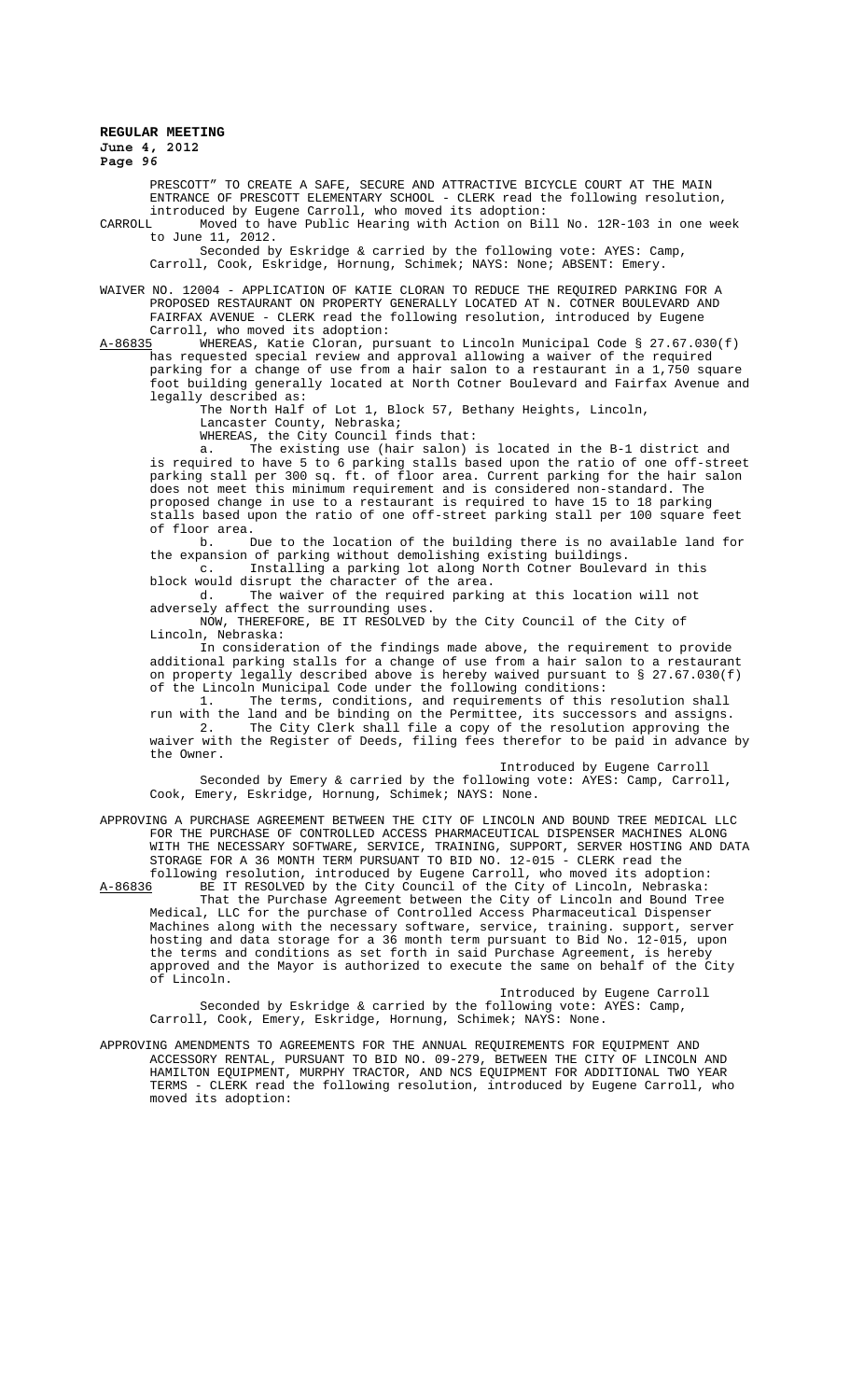A-86837 BE IT RESOLVED by the City Council of the City of Lincoln, Nebraska: That the three attached Amendments to Agreements for Annual Requirements for Equipment and Accessory Rental between the City of Lincoln, Lancaster County, the Lincoln Lancaster County Public Building Commission and Murphy Tractor & Equipment Co., Inc., NCS Equipment, Inc., and Hamilton Equipment Co., for equipment and accessory rental for all City of Lincoln Departments as needed, pursuant to Bid No. 09-279, for additional two-year terms, upon the terms as set forth in said Amendments to Agreements, are hereby approved and the Mayor is authorized to execute the same on behalf of the City of Lincoln. Introduced by Eugene Carroll Seconded by Eskridge & carried by the following vote: AYES: Camp,

Carroll, Cook, Emery, Eskridge, Hornung, Schimek; NAYS: None.

APPROVING AN AMENDMENT TO AGREEMENT FOR THE ANNUAL REQUIREMENTS FOR LIQUID INJECTION OF BIOSOLIDS, PURSUANT TO BID NO. 10-056, BETWEEN THE CITY OF LINCOLN AND PARKER AG SERVICES, LLC FOR AN ADDITIONAL TWO YEAR TERM - CLERK read the following<br>resolution, introduced by Eugene Carroll, who moved its adoption: resolution, introduced by Eugene Carroll, who moved its adoption:

A-86838 BE IT RESOLVED by the City Council of the City of Lincoln, Nebraska: That the Amendment to Agreement for the Annual Requirements for Liquid Injection of Biosolids, pursuant to Bid No. 10-056, between the City of Lincoln and Parker Ag Services, LLC for an additional two year term, upon the terms and conditions as set forth in said Amendment to Agreement, is hereby approved and the Mayor is authorized to execute the same on behalf of the City of Lincoln. Introduced by Eugene Carroll

Seconded by Eskridge & carried by the following vote: AYES: Camp, Carroll, Cook, Emery, Eskridge, Hornung, Schimek; NAYS: None.

APPROVING A CONTRACT AGREEMENT BETWEEN THE CITY OF LINCOLN AND TIGHTON TOOLS AND FASTENERS FOR THE ANNUAL SUPPLY OF BUS WASH DETERGENT, PURSUANT TO QUOTE 3891, FOR A TWO YEAR TERM WITH THE OPTION TO RENEW FOR ONE ADDITIONAL TWO YEAR TERM CLERK read the following resolution, introduced by Eugene Carroll, who moved its

adoption:<br>A-86839 BE BE IT RESOLVED by the City Council of the City of Lincoln, Nebraska: That the Contract Agreement between the City of Lincoln and Tighton Tools and Fasteners for the annual supply of Bus Wash Detergent, pursuant to Quote 3891, for a two year term with the option to renew for one additional two year term, upon the terms and conditions as set forth in said Contract Agreement, is hereby approved and the Mayor is authorized to execute the same on behalf of the City of Lincoln.

Introduced by Eugene Carroll Seconded by Eskridge & carried by the following vote: AYES: Camp, Carroll, Cook, Emery, Eskridge, Hornung, Schimek; NAYS: None.

APPROVING A CONTRACT AGREEMENT BETWEEN THE CITY OF LINCOLN AND CAPITAL TOWING, INC. FOR THE ANNUAL REQUIREMENTS FOR CITY OF LINCOLN TOWING AND STORAGE SERVICES, PURSUANT TO BID NO. 12-006, FOR A FOUR-YEAR TERM WITH AN OPTION TO RENEW FOR ONE ADDITIONAL FOUR-YEAR TERM (5/14/12 - CON'T P.H. TO 6/4/12) - PRIOR to reading:

CARROLL Moved MTA #1 to amend Bill No. 12R-94 in the following manner: 1. Replace page 2 of the Contract Agreement with the attached page 2 which includes the following language:

Agreement to full proposal with the exception that the \$25.00 wait fee listed in the response to Attribute No. 24 shall not be charged to City or General Public. The City of Lincoln shall not be liable for any of the other additional fees listed in Attribute No. 24.

Seconded by Emery & carried by the following vote: AYES: Camp, Carroll, Cook, Emery, Eskridge, Hornung, Schimek; NAYS: None.

CLERK Read the following amended resolution, introduced by DiAnna Schimek, who moved its adoption:<br>A-86840 BE IT RESOLV

A-86840 BE IT RESOLVED by the City Council of the City of Lincoln, Nebraska: That the attached Contract Agreement between the City of Lincoln and Capital Towing, Inc., pursuant to Bid No. 12-006, for the annual requirements for City of Lincoln Towing and Storage Services for a four-year term with an option to renew for one additional four-year term, upon the terms as set forth in said Contract Agreement, is hereby approved and the Mayor is authorized to execute the same and any subsequent amendments on behalf of the City of Lincoln. Introduced by DiAnna Schimek

Seconded by Eskridge & carried by the following vote: AYES: Camp, Carroll, Cook, Emery, Eskridge, Schimek; NAYS: Hornung.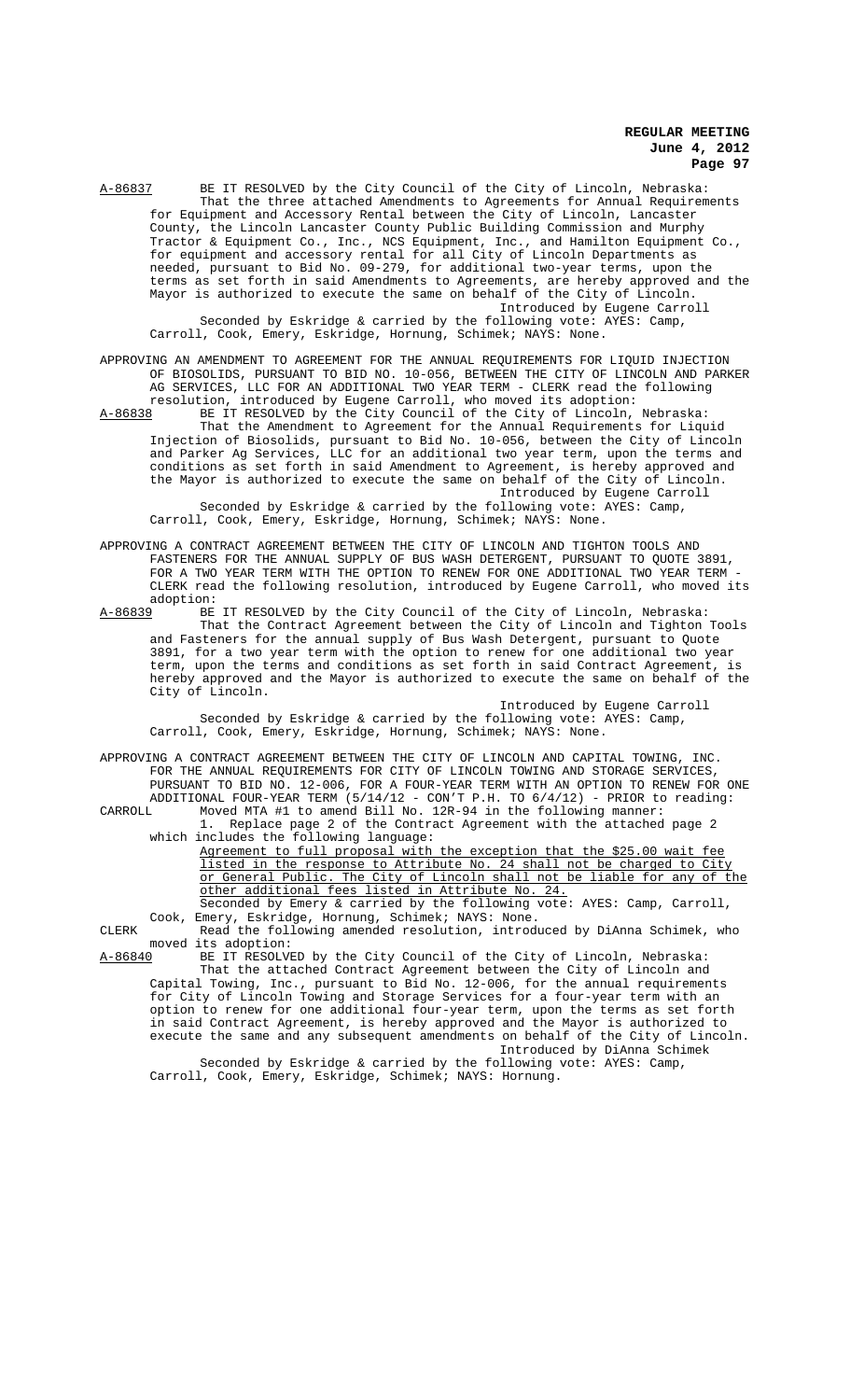## ORDINANCE - 3<sup>RD</sup> READING & RELATED RESOLUTIONS (as required)

APPROVING THE DEVELOPMENT AND CONDITIONAL ZONING AGREEMENT BETWEEN ENTERPRISE COMPANY INC., WYUKA CEMETERY AND THE CITY OF LINCOLN TO CONDITIONALLY ALLOW AN EXISTING BUILDING TO BE USED FOR RETAIL AND OTHER USES ALLOWED IN THE B-1 DISTRICT SHOULD THE PROPERTY GENERALLY LOCATED AT NORTH 35TH STREET AND O STREET BE RE-ZONED FROM O-2 SUBURBAN OFFICE DISTRICT TO B-1 LOCAL BUSINESS DISTRICT. (RELATED ITEMS: 12R-96, 12-49) (ACTION DATE: 6/4/12) - CLERK read the following resolution, introduced by Jon Camp, who moved its adoption:<br>A-86841 BE IT RESOLVED by the City Council of the City of Lin

BE IT RESOLVED by the City Council of the City of Lincoln, Nebraska: That the Development and Conditional Zoning Agreement which is attached hereto marked as Attachment "A" and made a part hereof by reference, between the City of Lincoln and Enterprise Company Inc., and Wyuka Cemetery, upon the terms and conditions contained in said Agreement to prohibit the development of an existing building from being used for specifically listed retail and other allowed in the B-1 Local Business District should the property be rezoned from O-2 Suburban Office District to B-1 Local Business District on the property generally located at North 35th Street and O Street and legally described as the west 15 feet of Lot 3, and Lots 4 through 9, except for the southwest corner of Lot 7 taken for a street, and the west 15 feet of Lot 10, and all of the vacated east-west alley adjacent thereto, in Block 19, Ridgeway, Lincoln, Lancaster<br>County, Nebraska (Lancaster County Parcel No. 17-19-418-001-000), and the south County, Nebraska (Lancaster County Parcel No. 17-19-418-001-000), and the south half of vacated P Street abutting the west 15 feet of Lot 3 and all of Lots 4 through 6, Block 19, Ridgeway, Lincoln, Lancaster County, Nebraska, is hereby approved and the Mayor is authorized to execute the Development and Conditional Zoning Agreement on behalf of the City.

BE IT FURTHER RESOLVED that the City Clerk is directed to return one fully executed copy of this Agreement to Rick Peo, Chief Assistant City Attorney, for distribution to the parties.

BE IT FURTHER RESOLVED that the City Clerk is directed to record the Development and Conditional Zoning Agreement or a summary memorandum thereof with the Register of Deeds, filing fees to be paid by the Developer.

Introduced by Jon Camp Seconded by Eskridge & carried by the following vote: AYES: Camp, Carroll, Cook, Emery, Eskridge, Hornung, Schimek; NAYS: None.

CHANGE OF ZONE 12006 - APPLICATION OF ENTERPRISE COMPANY, INC. FOR A CHANGE OF ZONE FROM O-2 SUBURBAN OFFICE DISTRICT TO B-1 LOCAL BUSINESS DISTRICT ON PROPERTY GENERALLY LOCATED AT NORTH 35TH STREET AND O STREET (RELATED ITEMS: 12R-96, 12- 49) (ACTION DATE: 6/4/12) - CLERK read an ordinance, introduced by Jon Camp, amending the Lincoln Zoning District Maps adopted by reference and made a part of Title 27 of the Lincoln Municipal Code, pursuant to Section 27.05.020 of the Lincoln Municipal Code, by changing the boundaries of the districts established and shown thereon, the third time.

CAMP Moved to pass the ordinance as read.

Seconded by Eskridge & carried by the following vote: AYES: Camp, Carroll, Cook, Emery, Eskridge, Hornung, Schimek; NAYS: None. The ordinance, being numbered **#19717**, is recorded in Ordinance Book #27, Page .

CHANGE OF ZONE 12007 - APPLICATION OF GEICO DEVELOPMENT INC. FOR A CHANGE OF ZONE FROM AG AGRICULTURAL DISTRICT TO AGR AGRICULTURAL RESIDENTIAL DISTRICT ON PROPERTY GENERALLY LOCATED AT WEST PLEASANT HILL ROAD AND SOUTH CODDINGTON AVENUE - CLERK read an ordinance, introduced by Jon Camp, amending the Lincoln Zoning District Maps adopted by reference and made a part of Title 27 of the Lincoln Municipal Code, pursuant to Section 27.05.020 of the Lincoln Municipal Code, by changing the boundaries of the districts established and shown thereon, the third time.

CAMP Moved to pass the ordinance as read. Seconded by Eskridge & carried by the following vote: AYES: Camp, Carroll, Cook, Emery, Eskridge, Hornung, Schimek; NAYS: None.

The ordinance, being numbered **#19718**, is recorded in Ordinance Book #27, Page .

APPROVING THE FOOD AND BEVERAGE SERVICES AGREEMENT FOR THE PINNACLE BANK ARENA AND RELATED FACILITIES BETWEEN THE CITY OF LINCOLN AND SMG FOOD AND BEVERAGE LLC DBA SAVOR FOR A THREE YEAR TERM COMMENCING SEPTEMBER 1, 2013 WITH THE OPTION TO RENEW FOR ONE ADDITIONAL THREE YEAR TERM - CLERK read an ordinance, introduced by Jon Camp, approving the Food and Beverage Services Agreement for the Pinnacle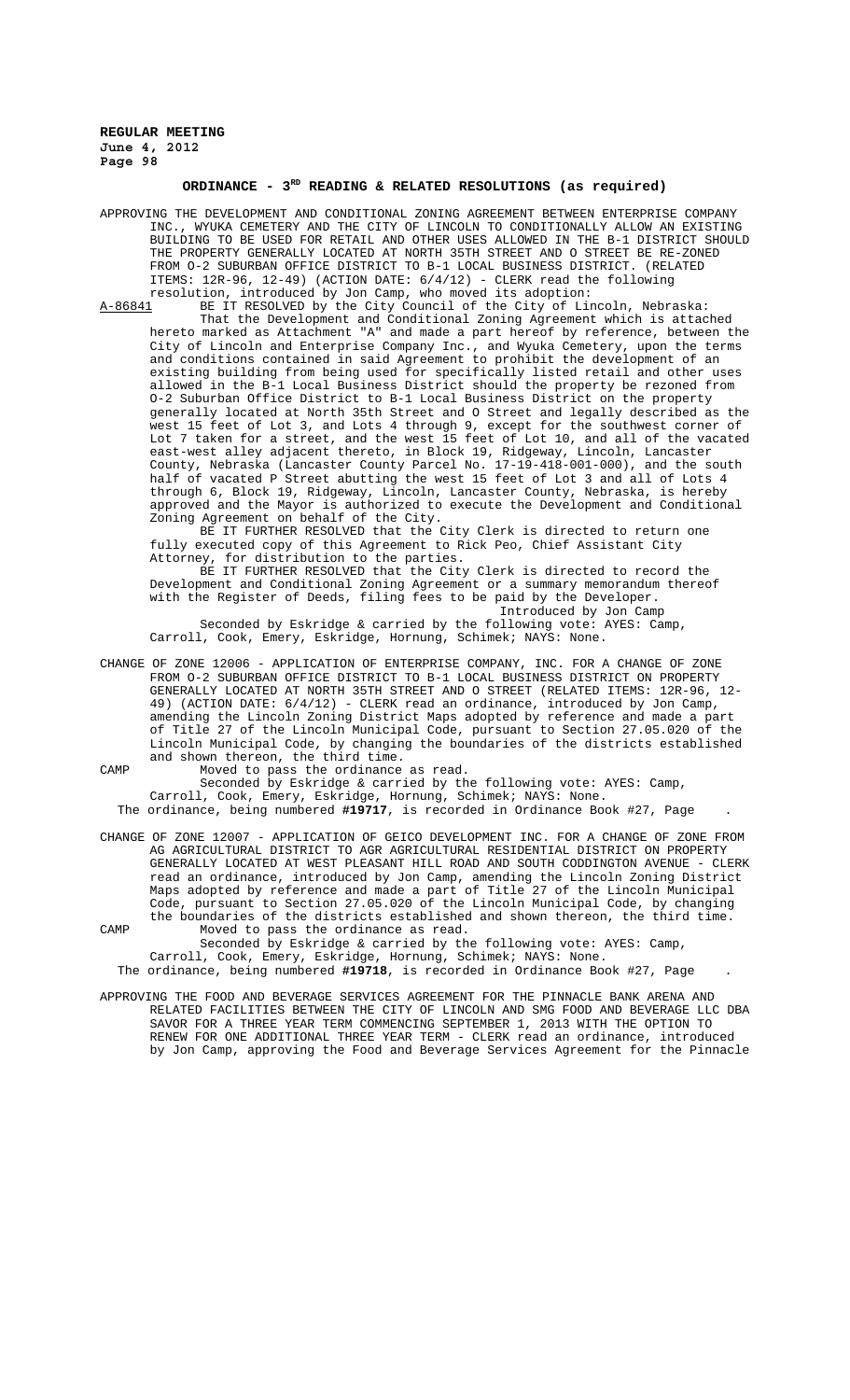Bank Arena and Related Facilities between the City of Lincoln and SMG Food and Beverage LLC dba SAVOR for a three year term commencing September 1, 2013 with the option to renew for one additional three year term, the third time. CAMP Moved to pass the ordinance as read. Seconded by Eskridge & carried by the following vote: AYES: Camp, Carroll, Cook, Emery, Eskridge, Schimek; NAYS: Hornung. The ordinance, being numbered **#19719**, is recorded in Ordinance Book #27, Page . APPROVING THE MANAGEMENT AGREEMENT FOR PINNACLE BANK ARENA BETWEEN THE CITY OF LINCOLN AND SMG TO OPERATE AND MANAGE THE PINNACLE BANK ARENA AND OTHER FACILITIES FOR A THREE YEAR TERM COMMENCING SEPTEMBER 1, 2013 WITH THE OPTION TO RENEW FOR ONE ADDITIONAL THREE YEAR TERM - CLERK read an ordinance, introduced by Jon Camp, approving the Management Agreement for Pinnacle Bank Arena between the City of Lincoln and SMG to operate and manage the Pinnacle Bank Arena and other Facilities for a three year term commencing September 1, 2013 with the option to renew for one additional three year term, the third time. CAMP Moved to pass the ordinance as read. Seconded by Eskridge & carried by the following vote: AYES: Camp, Carroll, Cook, Emery, Eskridge, Schimek; NAYS: Hornung. The ordinance, being numbered **#19720**, is recorded in Ordinance Book #27, Page . APPROVING THE FIRST AMENDMENT TO PARKING LOT GROUND LEASE BETWEEN LINCOLN DEPOT LIMITED PARTNERSHIP (LESSOR) AND THE CITY OF LINCOLN (LESSEE) TO REFLECT A REDUCTION IN RENT DUE TO THE JPA'S PURCHASE OF THE PARKING LOTS IN THE LEASE CLERK read an ordinance, introduced by Jon Camp, accepting and approving the First Amendment to the Parking Lot Ground Lease Agreement between the City of Lincoln and the Lincoln Depot Limited Partnership to Amend the Parking Lot

Ground Lease entered into on September 30, 1988 to delete a portion of the property described as Lot 4, Block 1, Lincoln Station Addition, as this property is being purchased by the West Haymarket Joint Public Agency and will no longer be a part of the leased space, the third time. CAMP Moved to pass the ordinance as read. Seconded by Eskridge & carried by the following vote: AYES: Camp, Carroll, Cook, Emery, Eskridge, Hornung, Schimek; NAYS: None.

The ordinance, being numbered **#19721**, is recorded in Ordinance Book #27, Page .

# ORDINANCES - 1<sup>st</sup> READING & RELATED RESOLUTIONS (as required)

- CREATING PAVING DISTRICT NO. 2631 IN GLADSTONE FROM 35TH STREET TO 36TH STREET AND IN 36TH STREET FROM GLADSTONE TO HARTLEY STREET AND ASSESSING THE COST THEREOF AGAINST THE BENEFITTED PROPERTIES - CLERK read an ordinance, introduced by Carl Eskridge, creating Paving District No. 2631, defining the limits thereof, establishing the width of the roadway to be paved and the width of the grading to be done, providing for the curbing, guttering, and laying of sidewalks, providing for the payment of the cost thereof, designating the property to be benefitted, providing for the acquisition of easements and additional right-ofway, if necessary, and repealing all ordinances or parts of ordinances in conflict herewith, the first time.
- CREATING SANITARY SEWER DISTRICT NO. 1187 FOR THE PURPOSE OF CONSTRUCTING AN 8-INCH DIAMETER SANITARY SEWER IN ALMIRA LANE APPROXIMATELY 925 FEET WEST OF THE WEST RIGHT-OF-WAY LINE OF 70TH STREET, AND ASSESSING THE COSTS THEREOF AGAINST THE BENEFITTED PROPERTY - CLERK read an ordinance, introduced by Carl Eskridge, creating Sewer District No. 1187, designating the real estate to be benefitted, providing for assessment of the costs of the improvements constructed therein, providing for the acquisition of easements and additional right-of-way, if necessary, and repealing all ordinances or parts of ordinances in conflict herewith, the first time.
- VACATION 12001 VACATING A PORTION OF 4TH STREET RIGHT-OF-WAY, A PORTION OF R STREET RIGHT-OF-WAY, A PORTION OF THE EAST/WEST ALLEY WITHIN BLOCKS 266, 267, 248 AND ALL OF THE EAST/WEST ALLEY WITHIN BLOCK 249, ORIGINAL PLAT OF LINCOLN, RETAINING TITLE THERETO IN THE CITY OF LINCOLN, DECLARING THE VACATED RIGHT-OF-WAYS SURPLUS AND AUTHORIZING THE CONVEYANCE THEREOF TO THE WEST HAYMARKET JOINT PUBLIC AGENCY - CLERK read an ordinance, introduced by Carl Eskridge, vacating a portion of  $4^{\text{th}}$  Street right-of-way, a portion of R Street right-of-way, a portion of the east/west alley within Blocks 266, 267, 248 and all of the east/west alley within Block 249, Original Plat of Lincoln, retaining title thereto in the City of Lincoln, Nebraska declaring the vacated right-of-ways surplus and authorizing the conveyance thereof to the West Haymarket Joint Public Agency, the first time.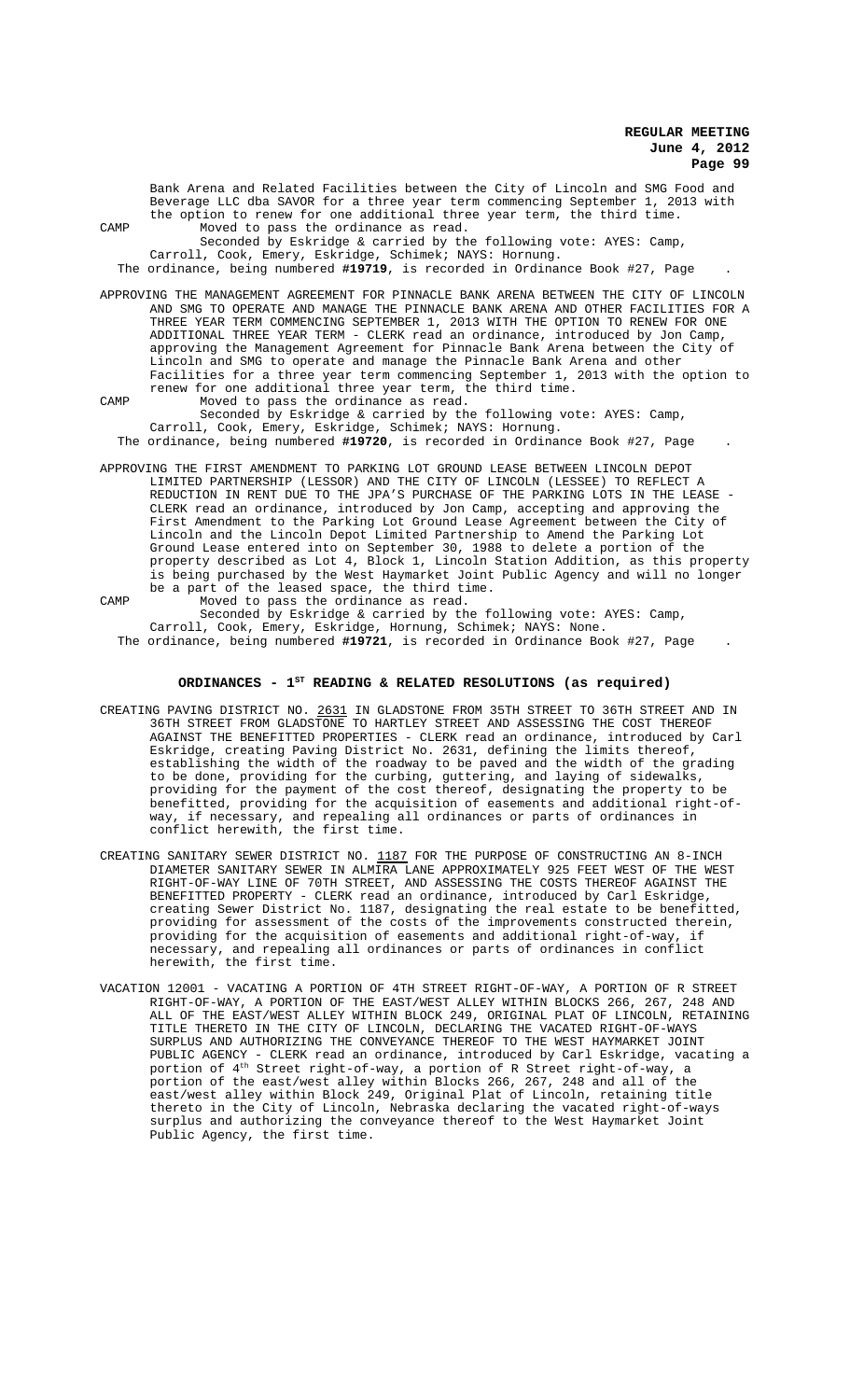- COMP. PLAN CONFORMANCE NO. 12006 DECLARING APPROXIMATELY 4.4 ACRES OF PROPERTY GENERALLY LOCATED EAST OF SOUTH 21ST STREET AND M STREET AS SURPLUS (RELATED ITEMS: 12-60, 12-61) (ACTION DATE: 6/18/12) - CLERK read an ordinance, introduced by Carl Eskridge, declaring approximately 4.4 acres of City owned property generally located east of South 21st Street and M Street as surplus, the first time.
- CHANGE OF ZONE NO. 12011 APPLICATION OF THE URBAN DEVELOPMENT DIRECTOR FOR A CHANGE OF ZONE FROM B-4 LINCOLN CENTER BUSINESS DISTRICT TO P PUBLIC USE DISTRICT AND FROM P PUBLIC USE DISTRICT TO B-4 LINCOLN CENTER BUSINESS DISTRICT ON PROPERTY GENERALLY LOCATED EAST OF SOUTH 21ST STREET, SOUTH OF N STREET (RELATED ITEMS: 12-60, 12-61) (ACTION DATE: 6/18/12) - CLERK read an ordinance, introduced by Carl Eskridge, amending the Lincoln Zoning District Maps attached to and made a part of Title 27 of the Lincoln Municipal Code, as provided by Section 27.05.020 of the Lincoln Municipal Code, by changing the boundaries of the districts established and shown thereon, the first time.
- CHANGE OF ZONE NO. 12010 AMENDING SECTION 27.63.685 OF THE LINCOLN MUNICIPAL CODE RELATING TO SALE OF ALCOHOLIC BEVERAGES FOR CONSUMPTION OFF THE PREMISES TO ALLOW THE CITY COUNCIL TO WAIVE THE 100-FOOT SEPARATION REQUIREMENT SET FORTH IN SUBSECTION 27.63.685(C) UNDER SPECIFIED CONDITIONS - CLERK read an ordinance, introduced by Carl Eskridge, amending Section 27.63.685 of the Lincoln Muncipal Code to allow the City Council to waive the 100-foot separation requirement set forth in subsection  $27.63.685(c)$  under specified conditions; and repealing Section 27.63.685 of the Lincoln Municipal Code as hitherto existing, the first time.
- APPROVING A STARTRAN TRANSPORTATION AGREEMENT BETWEEN THE CITY OF LINCOLN AND THE UNIVERSITY OF NEBRASKA-LINCOLN FOR THE ROUTE #24 - HOLDREGE INTER-CAMPUS BUS SERVICE ROUTE FOR A FIVE YEAR TERM - CLERK read an ordinance, introduced by Carl Eskridge, approving a StarTran Transportation Agreement between the City of Lincoln and the University of Nebraska-Lincoln for the Route #24 - Holdrege inter-campus bus service route for a five year term, the first time.

### RESOLUTIONS - 1<sup>st</sup> READING - ADVANCE NOTICE

APPOINTING DON HERZ TO THE STARTRAN ADVISORY BOARD FOR A TERM EXPIRING OCTOBER 20, 2014.

- ACCEPTING THE REPORT OF NEW AND PENDING CLAIMS AGAINST THE CITY AND APPROVING DISPOSITION OF CLAIMS SET FORTH FOR THE PERIOD OF MAY 16 - 31, 2102.
- APPROVING A CONTRACT AGREEMENT BETWEEN THE CITY OF LINCOLN AND TRIBOLOGIK CORPORATION FOR PROVIDING OIL ANALYSIS, REPORTING AND RELATED SUPPLIES FOR STARTRAN, PURSUANT TO QUOTE 3900, FOR A TWO YEAR TERM WITH THE OPTION TO RENEW FOR ONE ADDITIONAL TWO YEAR TERM.
- APPROVING A CONTRACT AGREEMENT BETWEEN THE CITY OF LINCOLN AND ARAMARK UNIFORM SERVICES FOR PROVIDING RENTAL AND CLEANING OF FLOOR MATS, MOPS AND VARIOUS CLEANING TOWELS FOR STARTRAN, PURSUANT TO QUOTE 3902, FOR A TWO YEAR TERM WITH THE OPTION TO RENEW FOR ONE ADDITIONAL TWO YEAR TERM.

APPROVING AN INTERLOCAL AGREEMENT BETWEEN THE CITY OF LINCOLN AND THE NEBRASKA GAME AND PARKS COMMISSION TO CONSTRUCT AND OPERATE A SHOOTING SPORTS COMPLEX WITHIN A PORTION OF HELEN BOOSALIS PARK AT 44TH AND SUPERIOR STREET.

- APPLICATION OF KATIE CLORAN DBA GRATITUDE CAFÉ & BAKERY FOR A USE OF PUBLIC RIGHT-OF-WAY FOR THE INSTALLATION OF AN ADA ACCESSIBLE RAMP ON PROPERTY GENERALLY LOCATED AT 1551 NORTH COTNER BOULEVARD.
- APPROVING A PROJECT PROGRAMMING AGREEMENT BETWEEN THE CITY OF LINCOLN AND THE NEBRASKA DEPARTMENT OF ROADS TO ESTABLISH VARIOUS DUTIES AND FUNDING RESPONSIBILITIES FOR A FEDERAL AID PROJECT FOR THE CONSTRUCTION OF SAFETY IMPROVEMENTS AT SUPERIOR STREET AND I-180 EAST RAMP.